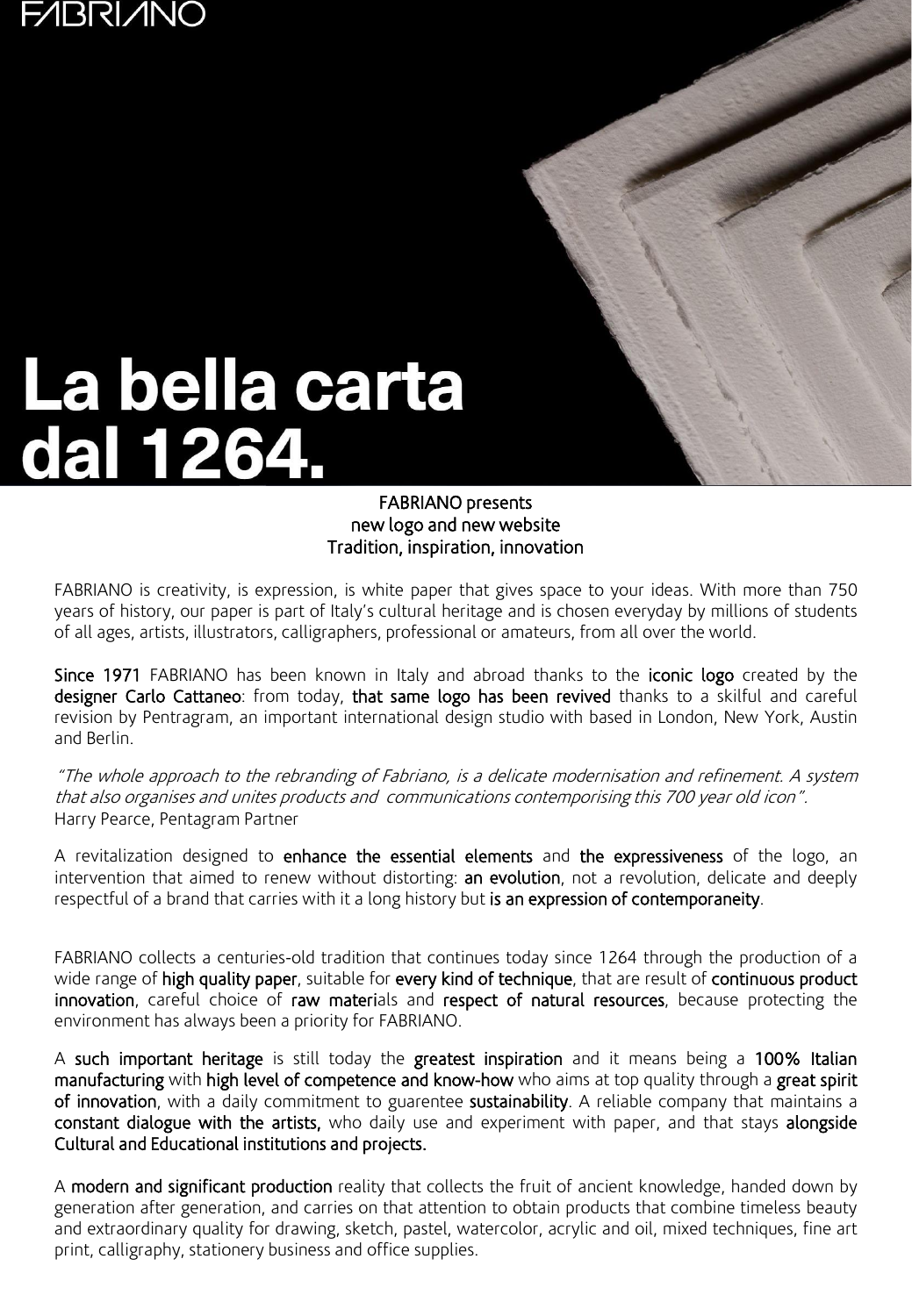

#### new logo

Understanding and respecting such an iconic logotype was the starting point for Pentagram team. They gently refined the letterforms toward further clarity and elegance, all the time bearing in mind the distinctive nature of the original was its point of difference.

We examined each and every letter form individually. Adjusting and harmonising the inter-relationships between them. Some letters changed quite significantly, some hardly at all. Collectively these elements became a new singular mark. Harry Pearce

The intervention focused on an overall rebalancing of the lettering to allow a more expressive execution and to achieve a renewed harmony, both for the extended version and the monogram. A new logo that can be dynamic, modern, flexible and authentic.